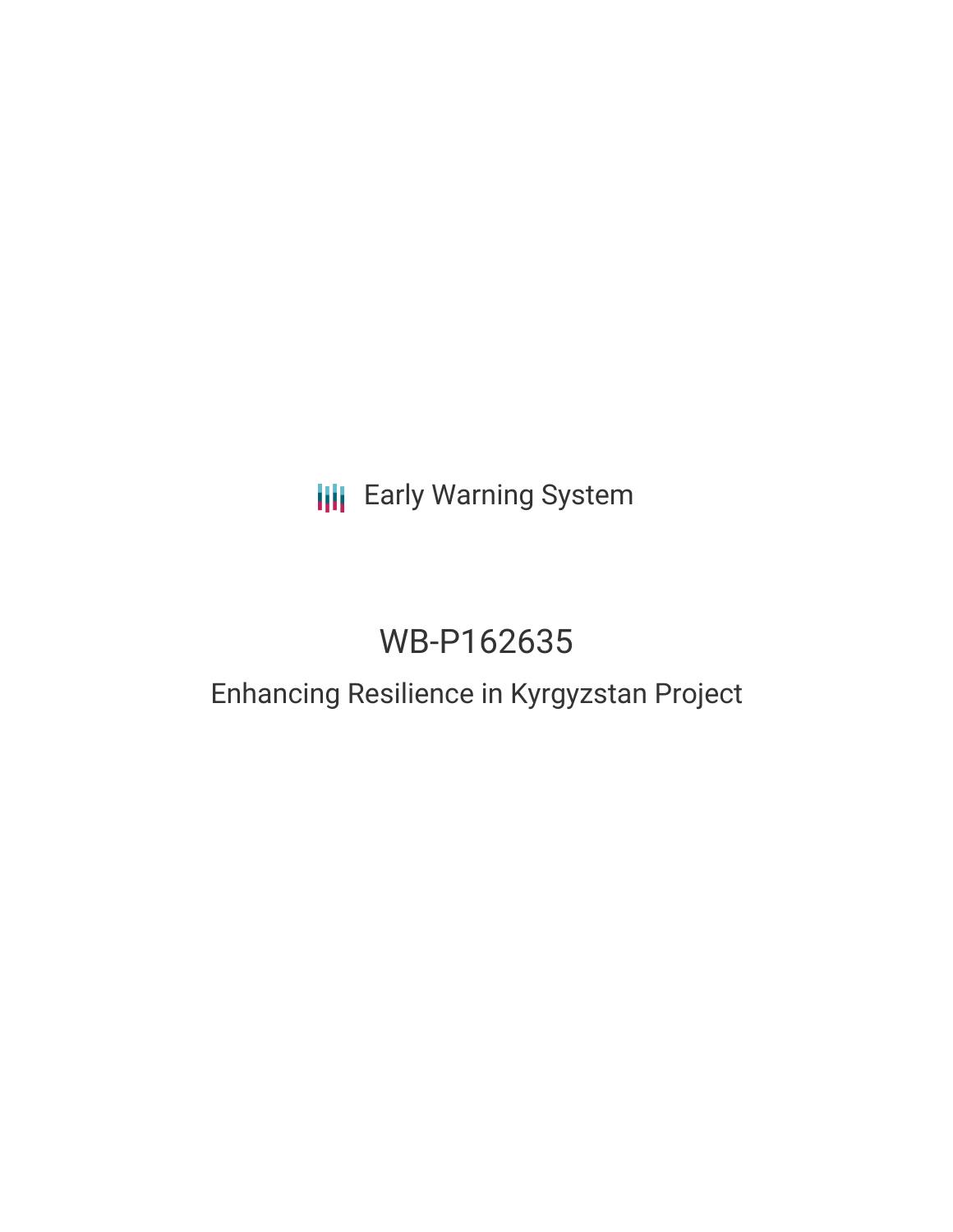

#### **Quick Facts**

| <b>Countries</b>               | Kyrgyzstan                                                                         |
|--------------------------------|------------------------------------------------------------------------------------|
| <b>Financial Institutions</b>  | World Bank (WB)                                                                    |
| <b>Status</b>                  | Active                                                                             |
| <b>Bank Risk Rating</b>        | B                                                                                  |
| <b>Voting Date</b>             | 2018-05-25                                                                         |
| <b>Borrower</b>                | Government of the Kyrgyz Republic                                                  |
| <b>Sectors</b>                 | Climate and Environment, Construction, Education and Health, Technical Cooperation |
| <b>Investment Type(s)</b>      | Grant, Loan                                                                        |
| <b>Investment Amount (USD)</b> | \$20.00 million                                                                    |
| <b>Loan Amount (USD)</b>       | $$10.00$ million                                                                   |
| <b>Grant Amount (USD)</b>      | \$10.00 million                                                                    |
| <b>Project Cost (USD)</b>      | $$20.00$ million                                                                   |
|                                |                                                                                    |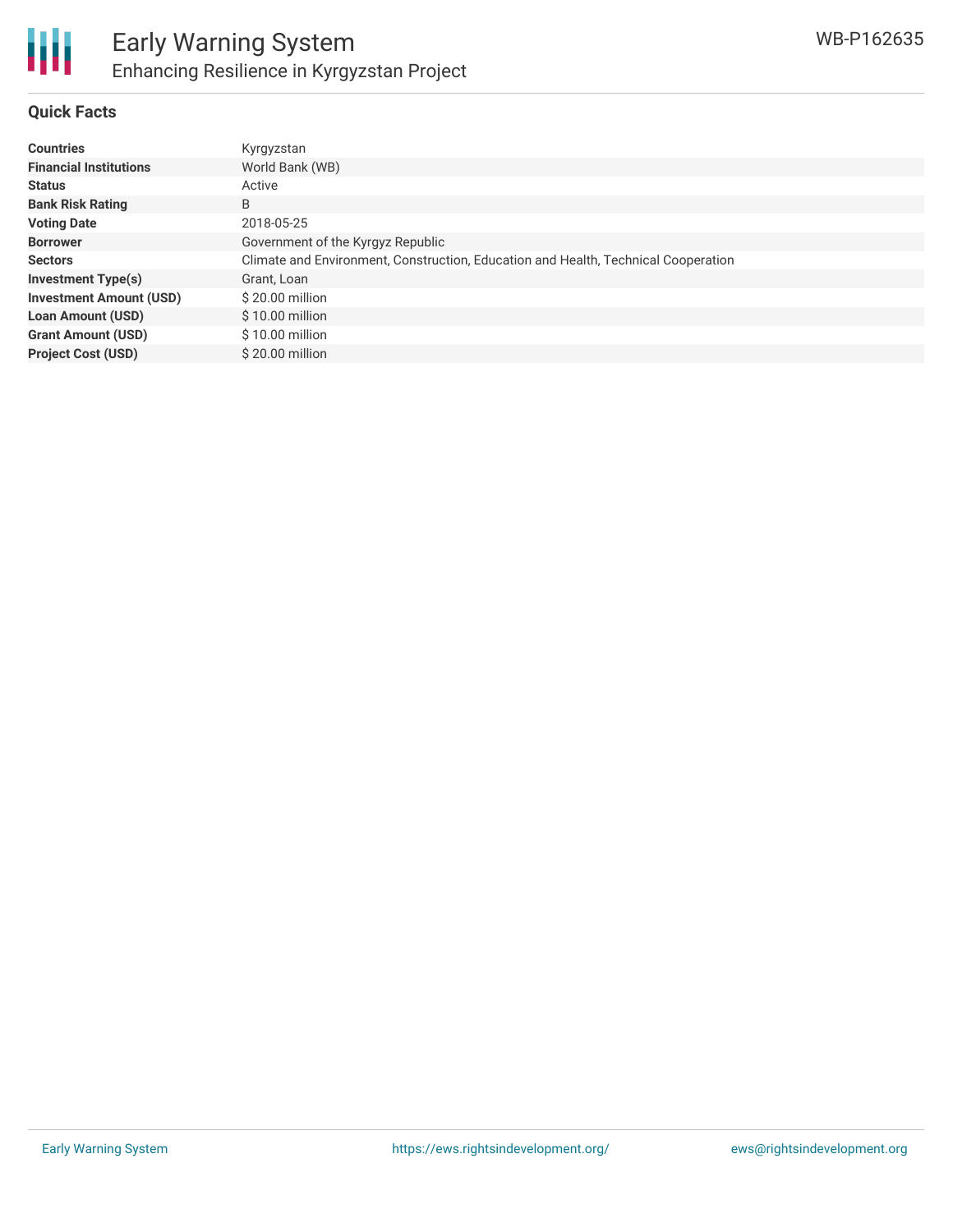

#### **Project Description**

This project provides financing that aims to strengthen Kyrgyzstan's capacity to respond to disasters, provide a safer and improved learning environment for children, and reduce the financial impacts of natural hazards. Components include:

- Strengthening disaster preparedness and response systems
- Improving safety and functionality of school infrastructure
- Enhancing financial protection
- Contingent emergency response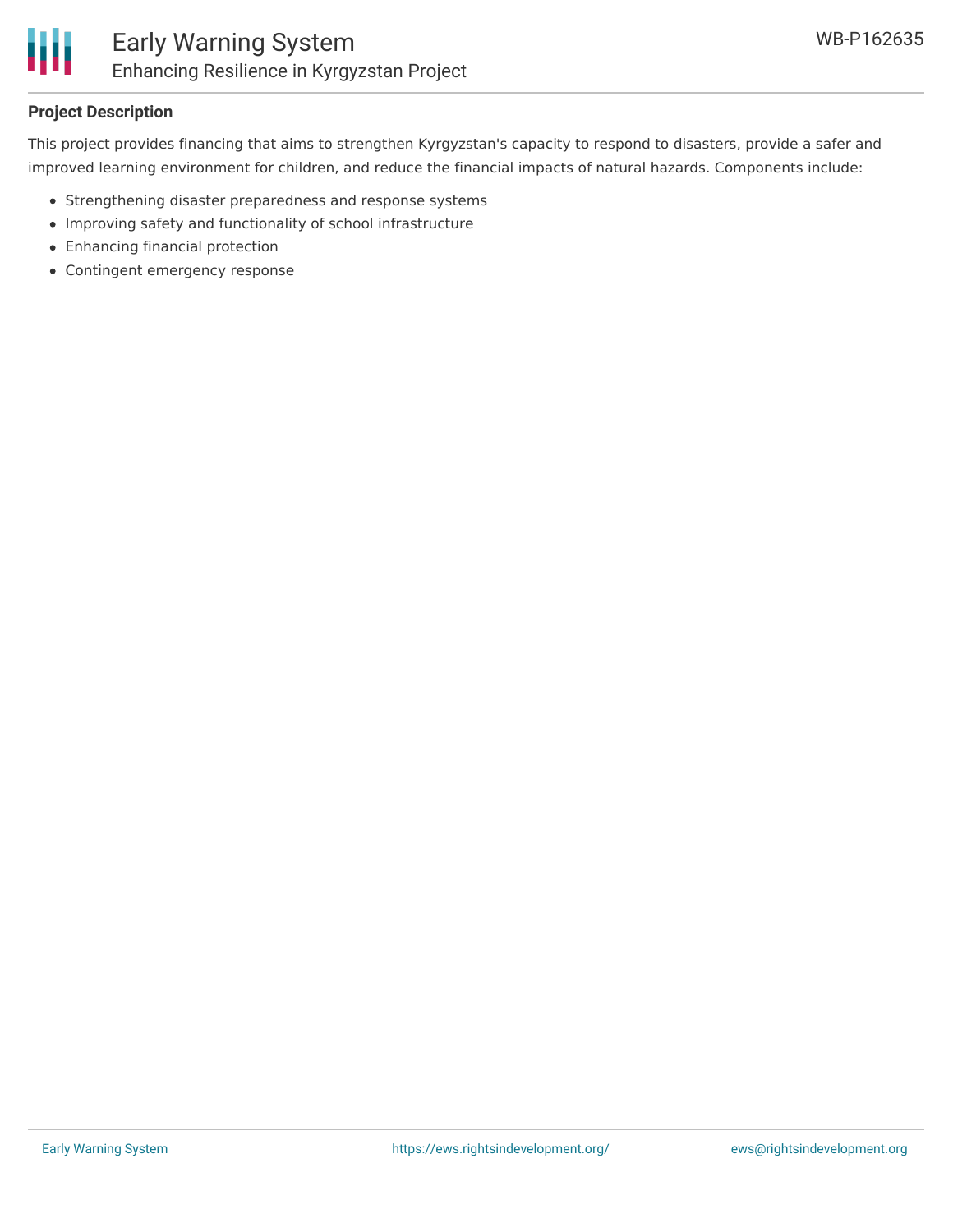

#### **Investment Description**

World Bank (WB)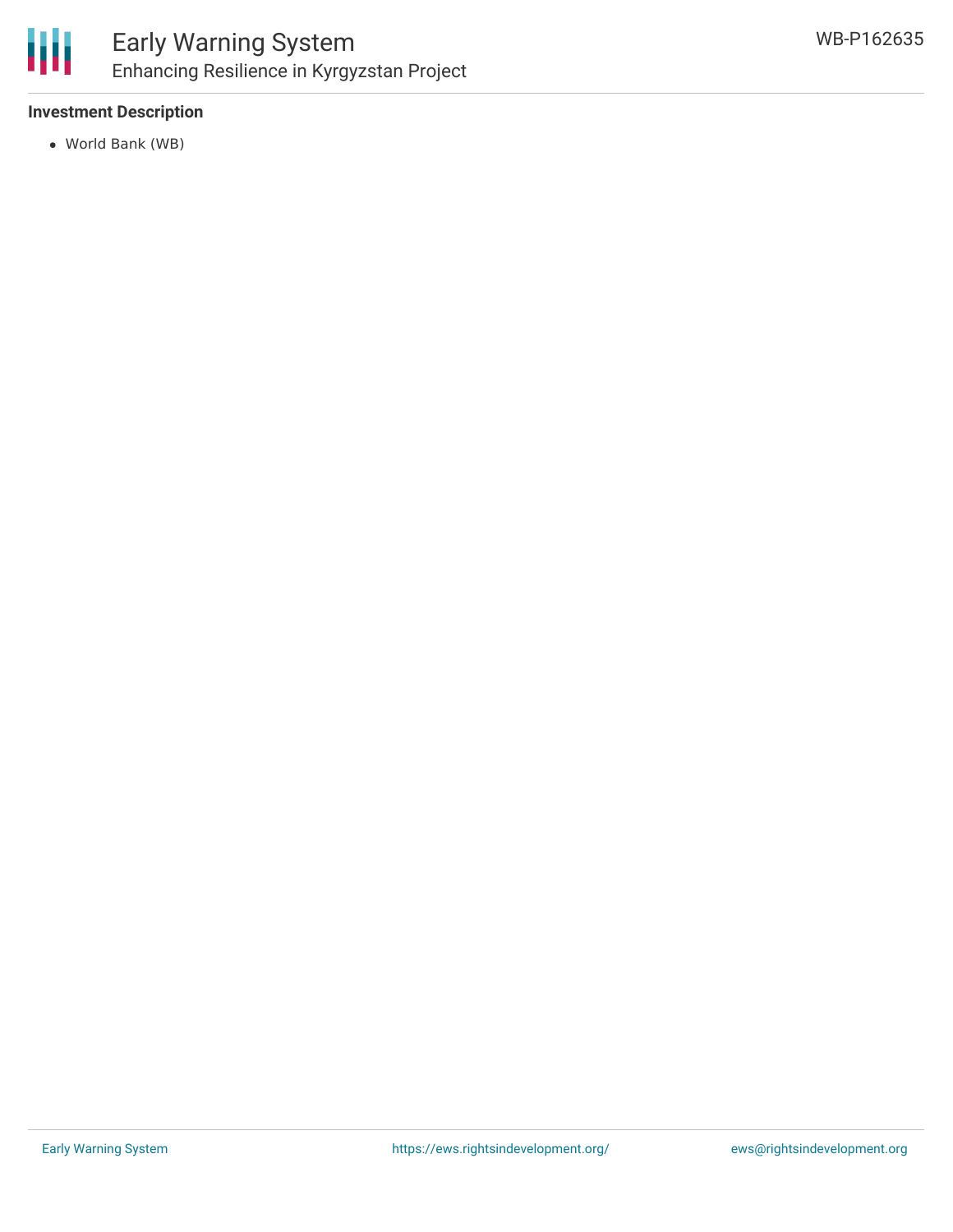#### **Contact Information**

World Bank Ko Takeuchi Senior Disaster Risk Management Specialist

Fernando Ramirez Cortes Senior Disaster Risk Management Specialist

Implementing Agencies Ministry of Emergency Situations Cholpon Abdyldaeva Ms. [cholponabd78@mail.ru](mailto:cholponabd78@mail.ru)

#### **ACCOUNTABILITY MECHANISM OF WORLD BANK**

The World Bank Inspection Panel is the independent complaint mechanism and fact-finding body for people who believe they are likely to be, or have been, adversely affected by a World Bank-financed project. If you submit a complaint to the Inspection Panel, they may investigate to assess whether the World Bank is following its own policies and procedures for preventing harm to people or the environment. You can contact the Inspection Panel or submit a complaint by emailing ipanel@worldbank.org. You can learn more about the Inspection Panel and how to file a complaint at: http://ewebapps.worldbank.org/apps/ip/Pages/Home.aspx.